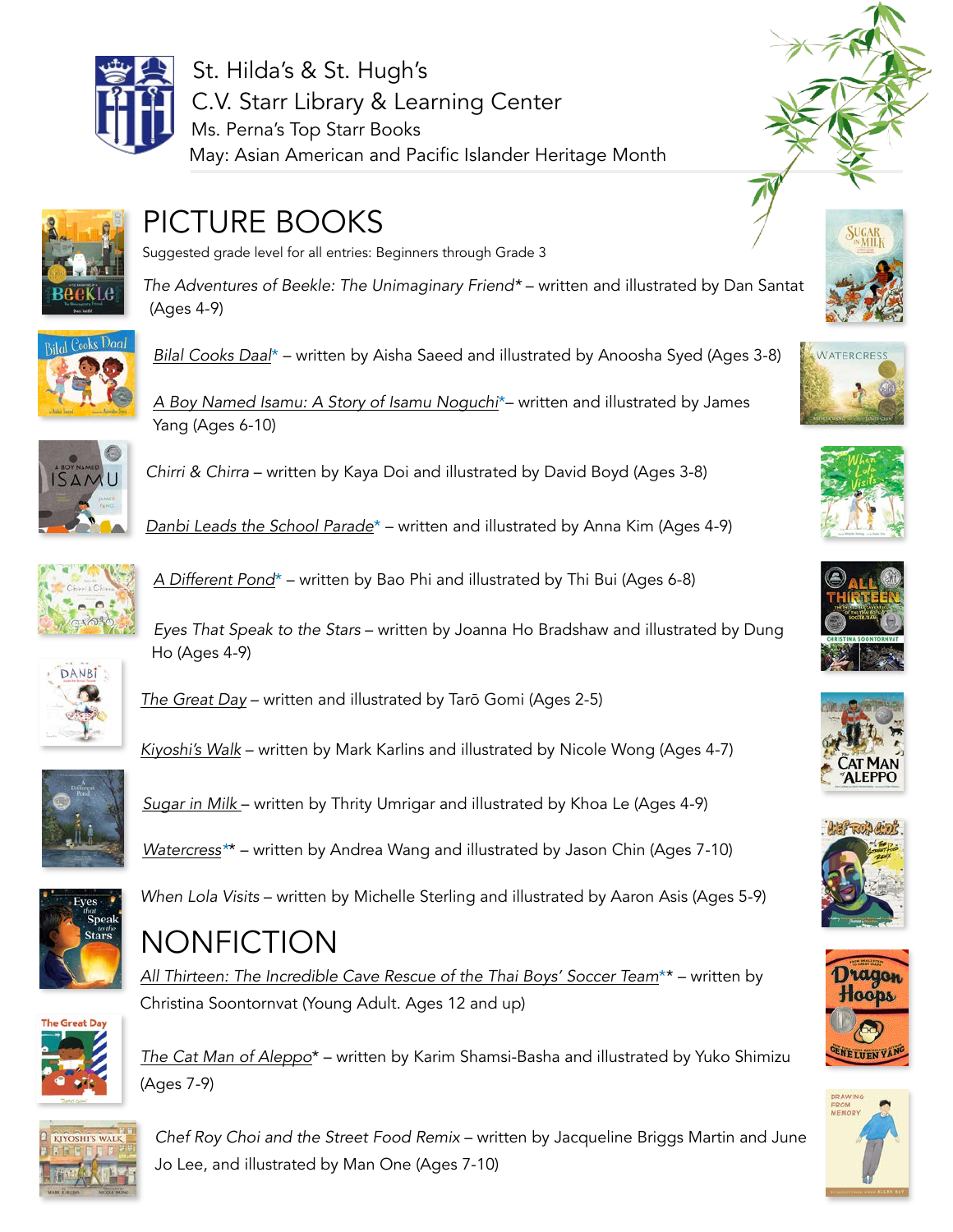

Dragon Hoops<sup>\*</sup>– written by Gene Luen Yang (Young Adult. Ages 12 and up)

*[Drawing From Memory](https://soraapp.com/library/sthildasny/search/query-Drawing%20From%20Memory/libraries-202819,360227,100398,89,37,62,86/page-1/202819/2661423)*\*– written and illustrated by Allen Say (Ages 10 and up)



*The Fearless Flights of Hazel Ying Lee* – written by Julie Leung and illustrated by Julie Kwon (Ages 6-10)

[The Floating Field: How a Group of Thai Boys Built Their Own Soccer Field \\*](https://soraapp.com/library/hvlany/search/query-The%20Floating%20Field:%20How%20a%20Group%20of%20Thai%20Boys%20Built%20Their%20Own%20Soccer%20Field%20/libraries-202819,360227,100398,89,37,62,86/page-1/360227/5928552)– written by Scott Riley and illustrated by Nguyen Quang and Kim Lien (Ages 6-10)



*It Began With a Page: How Gyo Fujisawa Drew the Way* – written by Kyo Maclear and illustrated by Julie Morstad (Ages 7-10)



*Maya Lin: Artist-Architect of Light and Lines* – written Jeanne Walker Harvey and illustrated by Dow Phumiruk (Ages 8-10)

*[Paper Son: The Inspiring Story of Tyrus Wong, Immigrant and Artist](https://soraapp.com/library/hvlany/search/query-Paper)*\* – written by Julie Leung and illustrated by Chris Sasaki (Ages 6-10)



*[Queen of Physics: How Wu Chien Shiung Helped Unlock the Secrets of the Atom](https://soraapp.com/library/sthildasny/search/query-Queen)*\* – written by Teresa Robeson and illustrated by Rebecca Huang (Ages 5-10)



*Rock by Rock: The Fantastical Garden of New Chand – written by Jennifer Bradbury and* illustrated by Sam Boughton (Ages 4-8)

*[Shark Lady: the True Story of How Eugenie Clark Became the Ocean's Most Fearless](https://soraapp.com/library/hvlany/search/query-Shark)  [Scientist](https://soraapp.com/library/hvlany/search/query-Shark)* – written by Jess Keating and illustrated by Marta Álvarez Miguéns (Ages 6-9)



*[They Called Us Enemy](https://soraapp.com/library/hvlany/search/query-They)\** – written by George Takei, Justin Eisinger and Steven Scott; illustrated by Harmony Becker (Graphic Novel. Young Adult. Ages 13 and up)



*[Your Place in the Universe](https://soraapp.com/library/hvlany/search/query-Your)* – written and illustrated by Jason Chen (Ages 5-10)





*[Amina's Song](https://soraapp.com/library/hvlany/search/query-amina)*\* – written by Hena Kahn

*[Aru Shah and the City of Gold](https://soraapp.com/library/hvlany/search/query-Aru%20Shah%20and%20the%20City%20of%20Gold%20/libraries-202819,360227,100398,89,37,62,86/page-1/360227/6161774)* – written by Roshani Chokshi (Ages 10 and up)

*Cilla Lee-Jenkins: Future Author Extraordinaire*\* – written by Susan Tan (Ages 7-9)

*A Duet For Home* – written by Karina Yan Glaser (Ages 9-13) *[Fallen Hero](https://soraapp.com/library/hvlany/search/query-The)* – written by Katie Zhao (Ages 8 and up)